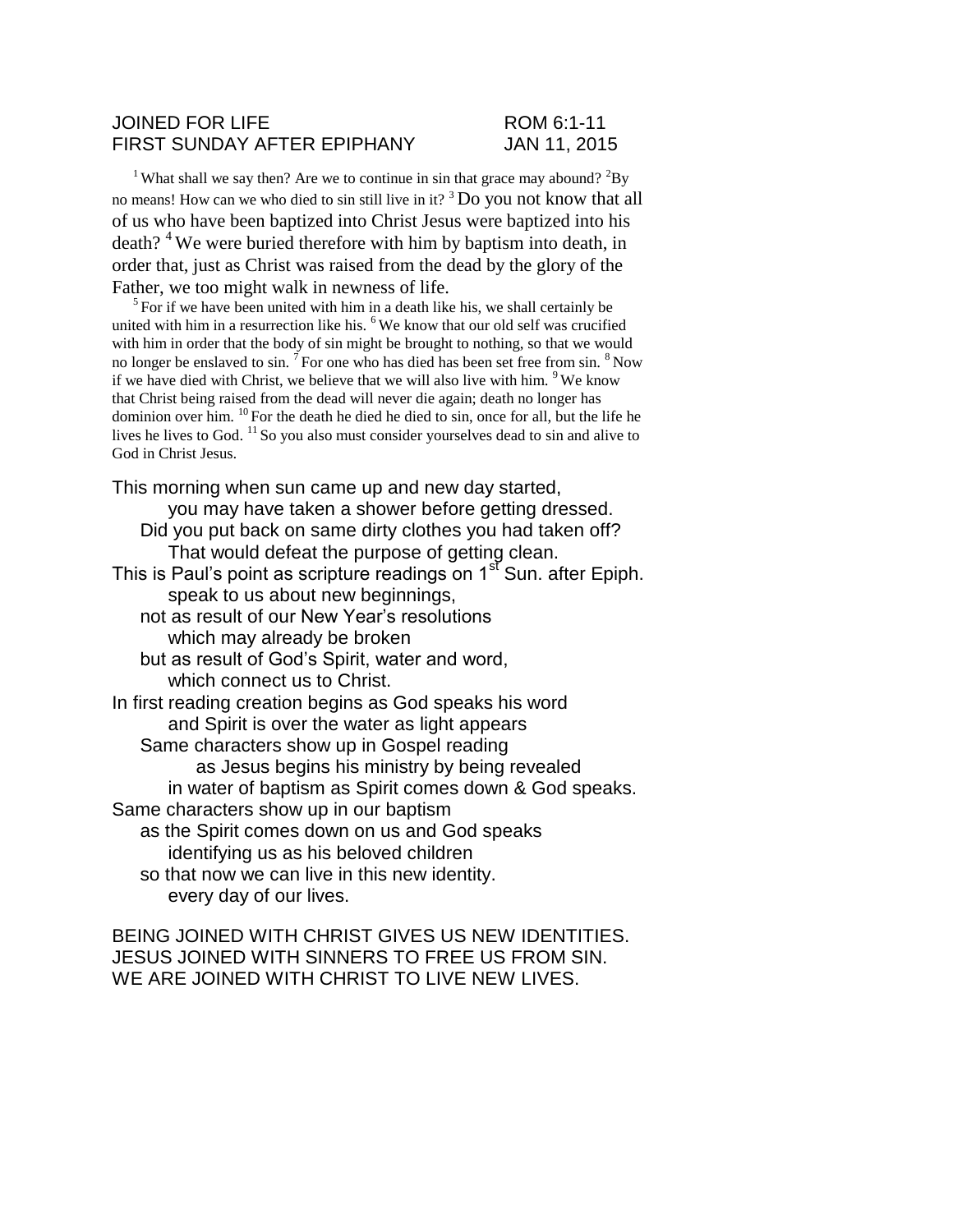# BEING JOINED WITH CHRIST GIVES US NEW IDENTITIES.

<sup>1</sup> What shall we say then? Are we to continue in sin that grace may abound?  ${}^{2}$ By no means! How can we who died to sin still live in it?  ${}^{3}$ Do you not know that all of us who have been baptized into Christ Jesus were baptized into his death?  $4$  We were buried therefore with him by baptism into death, in order that, just as Christ was raised from the dead by the glory of the Father, we too might walk in newness of life.

There is story of young man who kept beating head against wall He was treated by psychologist who discovered reasons: It came from an urge to express of his anger and was also means of manipulation to get his own way But even when he understood this, he kept doing it. Asked why, he said, because it felt so good to stop. Continuing to sin is like beating our head against a wall. Sin is expression of anger and rebellion against God. We also tend to think it is a means to get what we want: That sexual immorality will get us affection, lies will gain us respect and confidence coveting things will bring us happiness But actually sinning does opposite of giving what we want. It is beating our head against a wall. So, Paul says, why would we keep on sinning? He speaks to those who seem to think it feels good to stop. Some may reason, since God keeps forgiving, we might as well go back & sin again because it feels so good to be forgiven. like someone who ruined body by unhealthy habits and had surgery that saved their life thinking they are now free to go back to same old habits. Paul says, why do I want to go back to what leads to death? It is because the old self in us still likes sin and is so comfortable in the old ways. We are like those in abusive or dysfunctional relationship who, when they finally get out of that relationship end up in another dysfunctional relationship with different person because they are still same person. For things to really change, they need to be different person. It sometimes happens that people who feel trapped in situation they cannot endure - massive debt, miserable relationship, terrible responsibility, unbearable guilt, etc.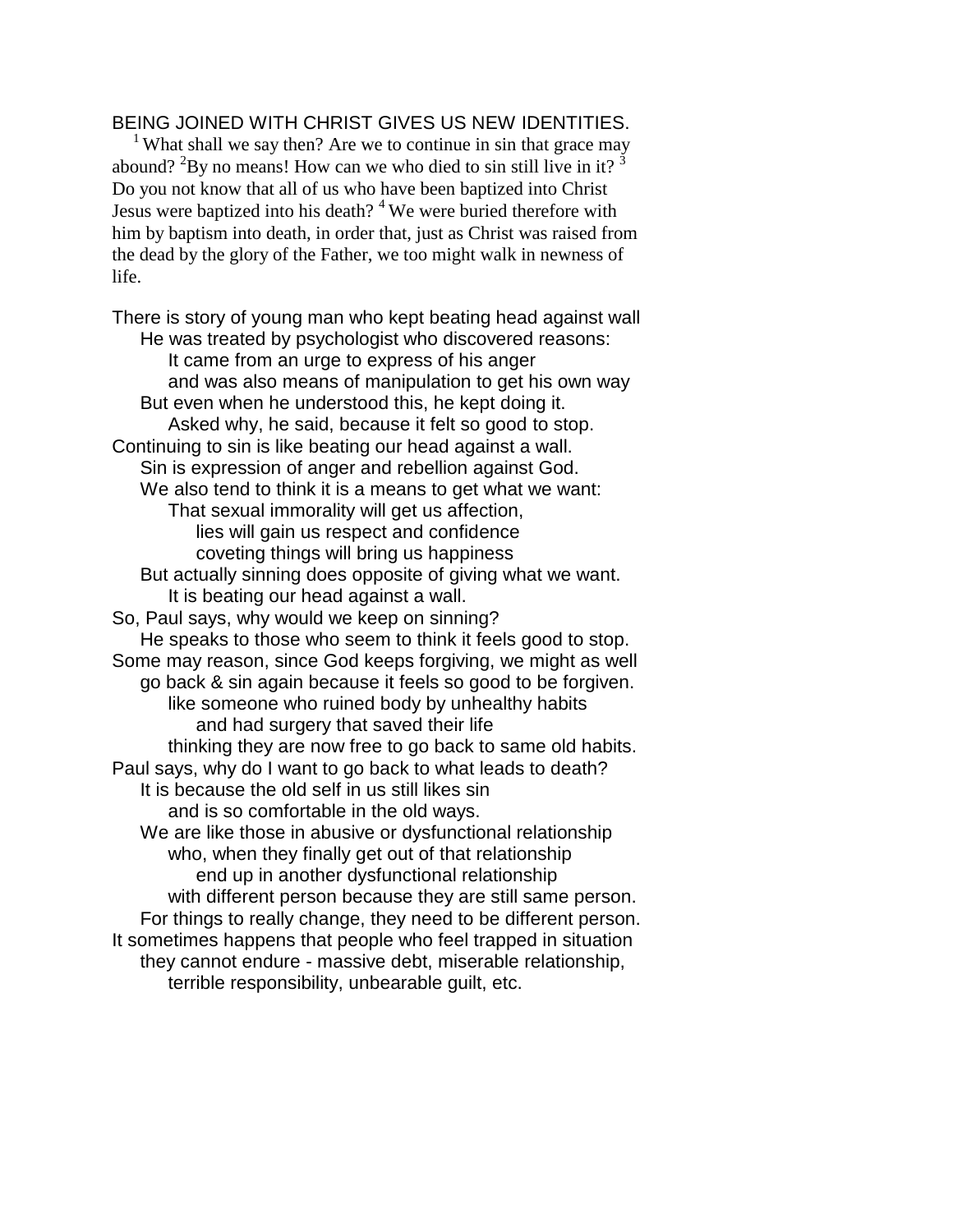may commit suicide because the see death as only way to be free of it.

But others in similar situations have only faked their deaths and secretly started lives over again as different person. Paul here recognizes that he who has died is set free from that in which they were trapped in life, such as sin, but he says the way this happens for us is that Jesus is the one who has died & now lives again and when we are joined with him through our Baptism we too are freed from being trapped in a life of sin and have a new life on the other side of death. As his identity was revealed & declared at his baptism. our new identity is given and declared at our baptism. So what does it take for us to be joined with Christ in new life? It happens because he joined himself with us in our death.

## JESUS JOINED WITH SINNERS TO FREE US FROM SIN.

 $6$  We know that our old self was crucified with him in order that the body of sin might be brought to nothing, so that we would no longer be enslaved to sin.  $<sup>7</sup>$  For one who has died has been set free from sin.</sup>  $11$  So you also must consider yourselves dead to sin and alive to God in Christ Jesus.

Some of us are old enough to remember when you had to lick a stamp to put it on a letter. That little bit of moisture caused them to stick together so that they both went everywhere together. I picture the moisture our baptism as doing this for us. It causes us to be stuck to/united with Christ so that we go through death with him and go with him back to life again. But what happens in our baptism starts with Jesus' baptism. He was like soap that went into water of baptism first to make it able to remove our sins from us. His baptism was the beginning of his immersing himself in all that we sinners are and experience. He who was pure and holy was washed not because he needed it but because we need it and he was doing everything for us in our place. When he was baptized in muddy Jordan river all the sins others washed off there washed onto him.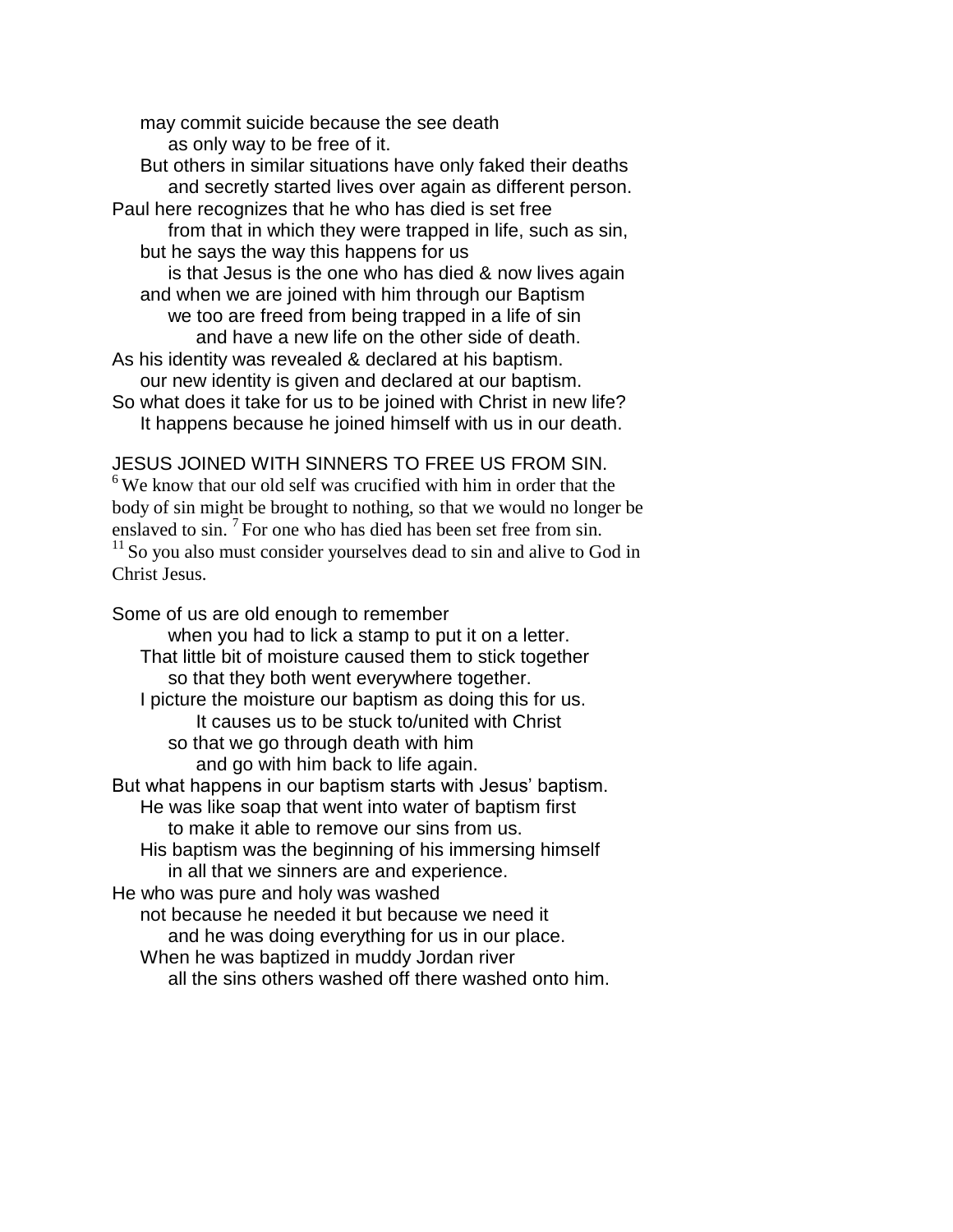The other day, I was washing hands before lunch along with bunch of younger boys of our school. I noticed they had some paper tattoos they had been given. They held tattoo on back of hand as the ran water over it and so it stuck to their hand. As their washing made a mark stick to them, Jesus' baptism made our sins stick to him. This is how he became a marked man, doomed to die. His immersing himself in our sinfulness was completed in the bloodbath of the cross. There he completely paid for all our sins. They became his and he took them to his grave.

He has taken care of our sins once and for all, so that now…

## WE ARE JOINED WITH CHRIST TO LIVE NEW LIVES.

 $<sup>5</sup>$  For if we have been united with him in a death like his, we shall</sup> certainly be united with him in a resurrection like his. <sup>8</sup> Now if we have died with Christ, we believe that we will also live

with him. <sup>9</sup> We know that Christ being raised from the dead will never die again; death no longer has dominion over him.  $^{10}$  For the death he died he died to sin, once for all, but the life he lives he lives to God.

There are anecdotal stories of those who had heart transplants: a woman with sudden new craving for beer & spicy food, another who hated football began to love it and boxing, man had newfound enjoyment of classical music.

It was discovered in each case, these were characteristics of those who had died and donated their organs to them. So it was like the life of the donor

was somehow joined together with the life of recipient. Science is just beginning to try to figure out how this happens.

but Paul tells us that there is another kind of unity

that results in a change of desires and lifestyle

because we are joined with Jesus who

died to give us new lives.

He now lives in and through us.

Paul makes point that he died once and for all.

Having risen again, he is not going to die again.

His point is that we, who died with him through baptism,

are to be dead to sin once and for all

and not go back again to spiritual death in sin.